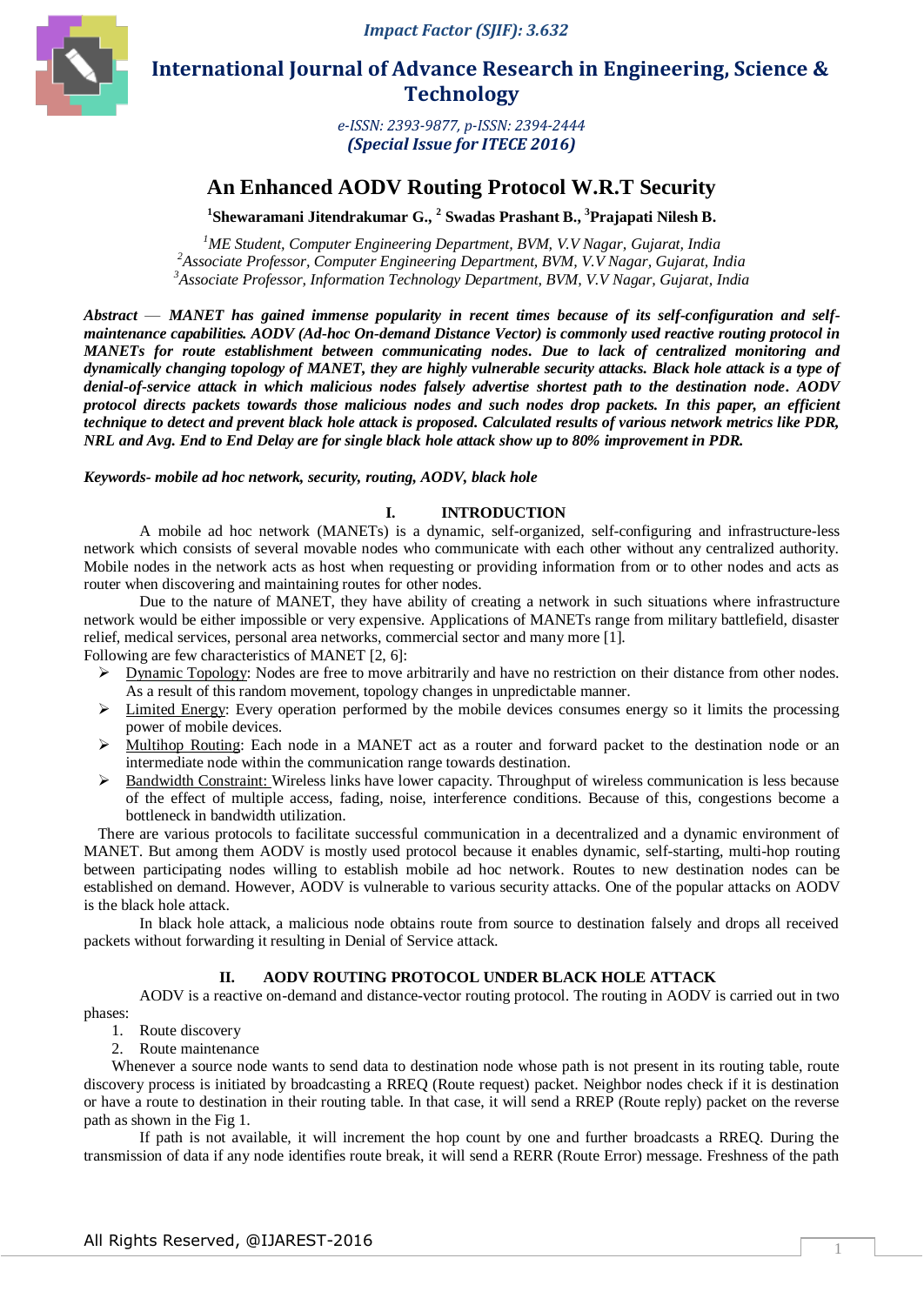is measured by destination sequence number. Source node choose path with a higher destination sequence number and low hop count.



 *Figure 1. Route Discovery & Maintenance Process of AODV [17]*

In the Black hole attack, malicious node receives a RREQ packet and sends a RREP with a higher destination sequence number. Source node reacts to the RREP with higher sequence number and considers that route as fresh and starts sending data packets. The malicious node does not forward the data packets and drops them reducing packet delivery ratio and increasing the network congestion.



*Figure 2. Black Hole Attack in AODV [17]*

In the Fig. 2, Black colored Node B (Malicious node) falsely sends RREP to source node S with a higher sequence number. As source node does not have any prior information about destination in its table, it starts sending data to node B which further drops the packets.

| S.               | <b>Research Paper Title</b>     | <b>Method</b>              | <b>Pros</b>           | Cons                     |
|------------------|---------------------------------|----------------------------|-----------------------|--------------------------|
| No.              |                                 |                            |                       |                          |
| 1.               | Prevention of Cooperative       | DRI and Cross Checking     | A higher throughput   | 5-8% more                |
|                  | <b>Black Hole Attack in</b>     |                            | performance almost    | communication            |
|                  | Wireless Ad Hoc                 |                            | 50% than AODV         | overhead of route        |
|                  | Networks [5,6]                  |                            |                       | request                  |
| 2.               | DPRAODV: A Dynamic              | Sequence number            | The PDR is improved   | May mistakenly block     |
|                  | Learning System Against         | compared with Threshold    | by 80-85% than        | some non-malicious       |
|                  | Black hole Attack in            | value and ALARM packet     | AODV when under       | node due to its high     |
|                  | <b>AODV</b> based MANET         | to neighbor nodes for      | black hole attack     | Seq_no also little bit   |
|                  | [8]                             | isolating black hole node  |                       | higher routing overhead  |
|                  |                                 |                            |                       | and end-to-end delay     |
| 3.               | Implementation of               | Only DN allowed to         | PDR of SAODV is       | Takes 1% extra time in   |
|                  | <b>Routing Security Aspects</b> | RREP, ALARM packet for     | more immune that      | transmitting data        |
|                  | in AODV $[9]$                   | isolation of black hole    | <b>AODV</b>           | packets compared to      |
|                  |                                 | node                       |                       | <b>AODV</b>              |
| $\overline{4}$ . | Secure Routing with the         | Cryptographic mechanism    | Higher throughput and | Higher routing           |
|                  | AODV Protocol [7]               | based solution. Encryption | PDR compared to       | overhead due to point to |
|                  |                                 | using symmetric key        | <b>AODV</b>           | point encryption/        |
|                  |                                 |                            |                       | decryption               |
| 5.               | Securing AODV: The A-           | Digital Signature and      | Some enhancements in  | Increased overhead and   |
|                  | <b>SAODV Secure Routing</b>     | adaptive reply decision    | SAODV to improve      | complexity               |
|                  | Prototype [10]                  |                            | the performance       |                          |
| 6.               | Secure AODV protocol to         | uses the ratio of the      | PDR increases by      | Well-connected nodes     |

#### **III. LITERATURE SURVEY**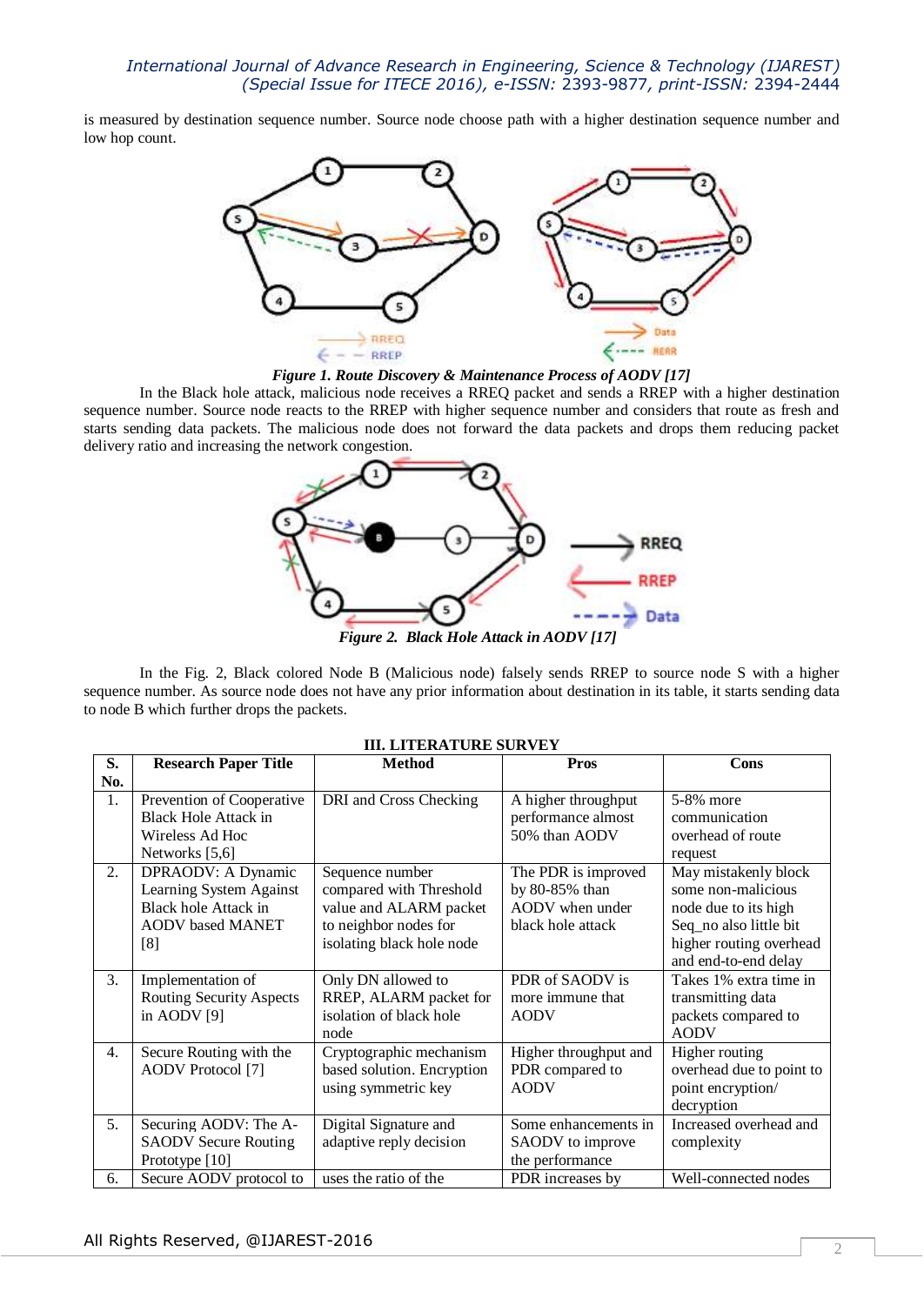| mitigate Black hole attack | number of route request on   | 78.6%                    | may falsely understood |
|----------------------------|------------------------------|--------------------------|------------------------|
| in Mobile Ad hoc           | number of route reply        |                          | as malicious node,     |
| Networks [12]              | forwarded by node in the     |                          | Time consuming         |
|                            | network to detect a black    |                          | technique              |
|                            | hole attack                  |                          |                        |
| Securing Routing Table     | <b>Uses Enhanced Route</b>   | Isolates the attacker at | Minimal overhead,      |
| Update in AODV Routing     | discovery AODV (ERDA)        | initial stage, PDR       | Delay in attacker      |
| Protocol [11]              | to control the update of the | increases up to 77%      | detection              |
|                            | routing table.               |                          |                        |

In all the above proposed solutions, throughput and PDR increases but at the cost of higher overhead. In the next section, I have proposed a hybrid solution combining  $[11] \& [12]$  in which PDR ratio raises up to 80% without high cost or overhead.



### **IV. PROPOSED SOLUTION**

#### *Figure 3. Proposed Solution*

In AODV protocol under black hole attack, malicious node send false RREP packet as a response to RREQ packet to attract traffic towards it. Black hole node sends RREP even if it does not have the path towards the destination requested by the source of RREQ. It does not broadcast RREQ, instead sends RREP without checking its routing table. So for the malicious node the ratio of number of RREQs transmitted to the number of RREPs transmitted is very less. This fact is useful to detect the black hole attack. For doing so, two extra fields will be used in the proposed solution request weight and reply weight. Request weight in routing table indicates the number of RREQs that are forwarded by the corresponding node. Similarly Reply weight indicates the number of RREPs forwarded.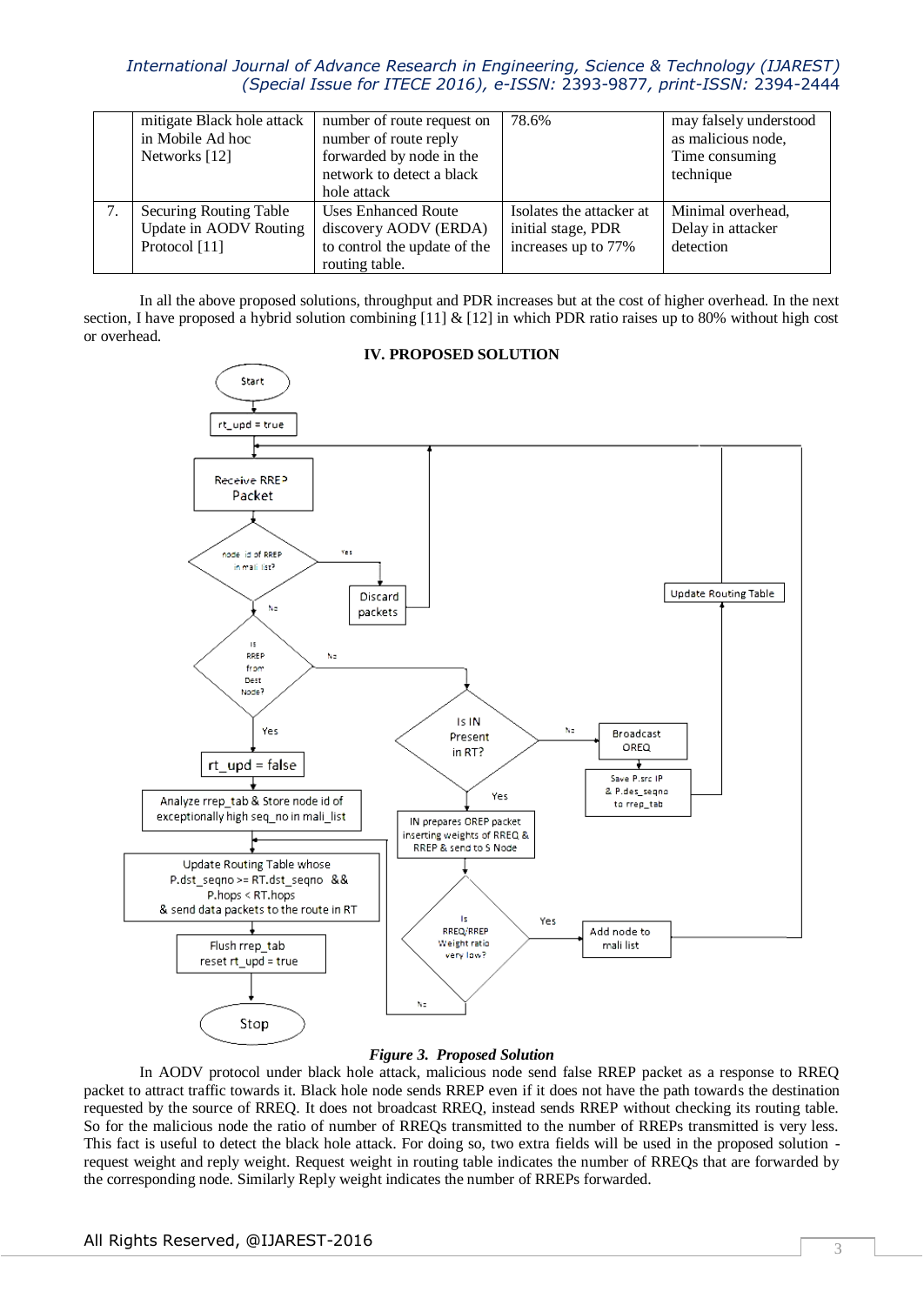The only problem with the above proposed solution is it can falsely declare the silent node as a malicious node because the "RREQ and RREP Weights Ratio" of any silent node will always be near to zero because the silent node rarely generates any RREQ but it can have high number of RREP. The solution of above problem is to check the *Destination Sequence Number (DSN)* of particular node. Researches show that the DSN of any malicious node tends to be abnormally higher than other intermediate nodes in the N/W. So the DSN can be compared with DSN of other nodes and analyzed through heuristics for its abnormality. If the node is a silent node then its DSN will be normal compared to other nodes but if the node is malicious and is trying to perform black hole attack then its DSN will be very large compared to DSN of other nodes*.* So such node can be black listed out as a malicious node.

To do so, in our proposed method, an additional parameter called *rt\_upd* is included. This parameter can receive either true or false value. By default, the value is set to true which means the routing table is allowed to be updated and it is not necessary from the first RREP message received by the node. Multiple RREPs are collected rather than the single RREP when the *rt\_upd* is true. The RREPs will be stored in a new table called *rrep\_tbl.* Once the updating receives the RREP message from the destination node D, the *rt\_upd* parameter value is then set to false. Any RREP message that comes after this point will be denied from updating the routing table until the process of detecting malicious node is completed. The source node has already saved all the coming RREP in *rrep\_tab* table. Subsequently, the source node analyses all the stored RREPs from *rrep\_tab* table, and discard the RREP having presumably very high destination sequence number. As before, the node that sent this RREP is suspected to be the malicious node. Once, such malicious node is identified, this solution selects a reply having highest destination sequence number from *rrep\_tab* table. The malicious nodes are stored in table *mali\_list* to inform the node to isolate those listed nodes from participating in the route discovery updates. Thus, any control messages (e.g. RREP or RREQ) that come from those listed nodes will be discarded by the node. In order to ensure that this process does not consume memory, the *rrep\_tab* table will be flushed once the process of identifying malicious node is completed and the *rt\_upd* parameter value again is set back to true. By the above discussed techniques, we can eliminate the malicious node very effectively with no false alarm for silent nodes.

#### **IV. PERFORMANCE ANALYSIS**

Various Performance metrics like PDR, NRL and End-to-End Delay are calculated against varying number of nodes and varying mobility speeds of the nodes in the N/W under scenarios without attack and with Black hole attack. For the simulations, we use NS-2 (v-2.35) network simulator. Below is the specification table for simulation.

| <b>Table 1. Simulation Parameters</b> |                    |  |  |  |
|---------------------------------------|--------------------|--|--|--|
| Parameter                             | Value              |  |  |  |
| Simulator                             | NS-2 Version 2.35  |  |  |  |
| Simulation Time                       | 100 s              |  |  |  |
| Number of Nodes                       | 10 to 100          |  |  |  |
| Routing Protocol                      | <b>AODV</b>        |  |  |  |
| <b>Traffic Model</b>                  | CBR                |  |  |  |
| Packet Size                           | 512 bytes          |  |  |  |
| Pause Time                            | 2s                 |  |  |  |
| Mobility                              | 10 to $70m/s$      |  |  |  |
| Terrain                               | $200m \times 200m$ |  |  |  |
| <b>Transmission Range</b>             | 50 <sub>m</sub>    |  |  |  |
| Number of Malicious Nodes             | 1                  |  |  |  |
| Name of Attack                        | <b>Black Hole</b>  |  |  |  |





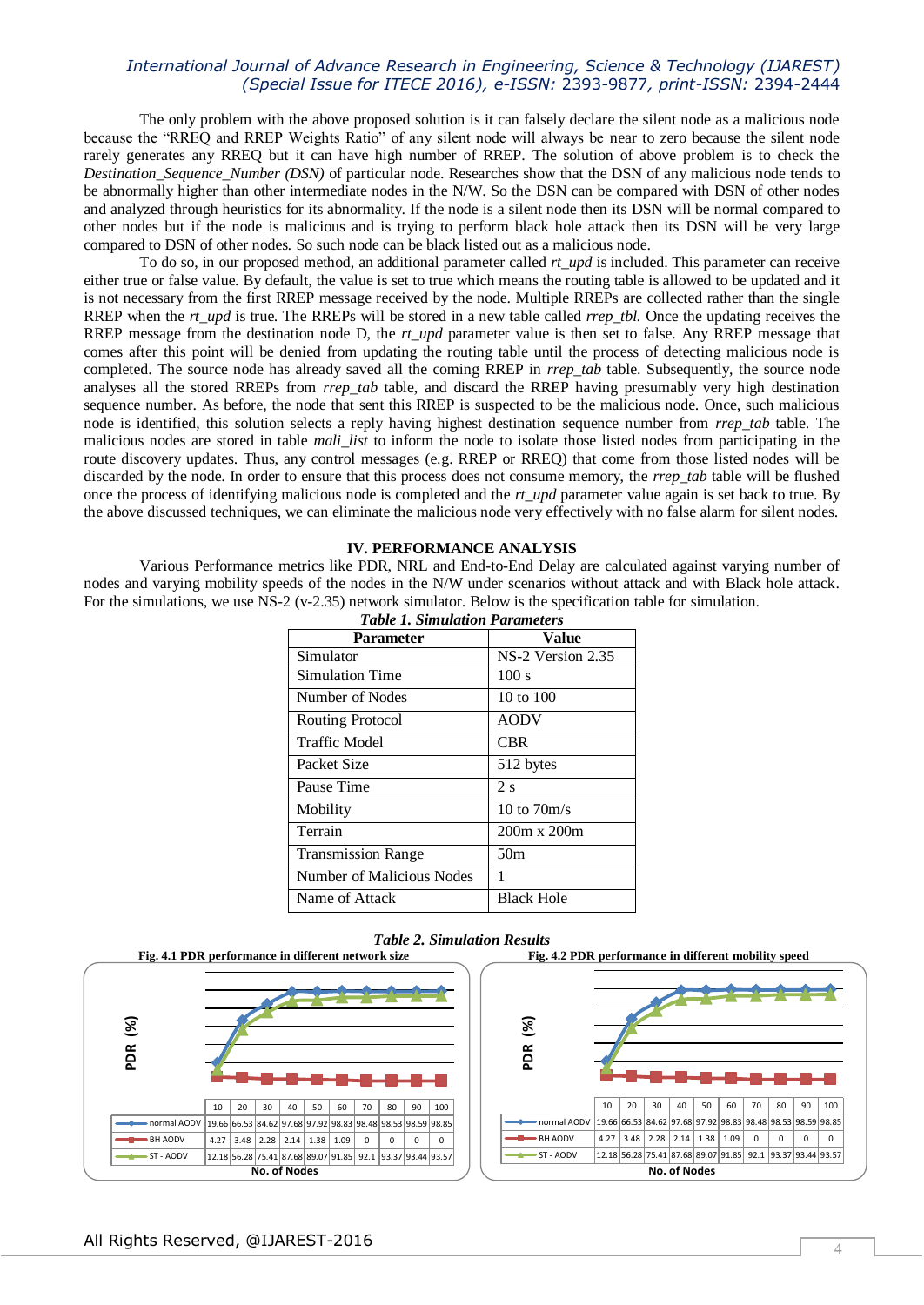10 20 30 40 50 60 70 80 90 100 normal AODV 0.19 0.57 0.98 1.35 0.35 0.91 0.46 0.62 5.27 3.97  $\bullet$  ST AODV: no BH  $\mid$  0.19  $\mid$  0.71  $\mid$  0.98  $\mid$  3.08  $\mid$  0.35  $\mid$  0.91  $\mid$  0.46  $\mid$  0.62  $\mid$  4.77  $\mid$  2.9 ST AODV: BH1 0.14 0.66 0.89 4.91 0.85 1.33 0.67 0.45 5.12 4.52 **No. of Nodes NRL Ratio**









#### **V. CONCLUSION AND FUTURE WORK**

The vulnerabilities of AODV protocol make it weak entity in terms of security against various attacks especially for Black hole attack. Our proposed hybridized solution opts to secure AODV against such attack. The RREQ/RREP Weights Ratio work very well to detect and prevent the Black hole attack but it is susceptible to give false alarm for silent nodes in the MANET. And to solve the problem of silent node we merge the technique of multiple RREPs with previous technique that efficiently removes the malicious node out of the N/W with no false alarms. Due to the mitigation of Black hole attack it can be assumed that the metrics like PDR and throughput may result higher but the average end-to-end delay can increase little bit in result due to some computational overheads. The simulation results are analyzed for sample topology having single black hole node which generates up to 80% higher PDR compared to AODV.

For the future work, topology with multiple black hole nodes will be created and will collect and compare the simulation results of various metrics of an AODV protocol like NRL, PDR and Average End-to-End Delay under various scenario like performance of AODV in absence of malicious node, in presence of malicious node and an enhanced AODV with our proposed solution.

#### **REFERENCES**

- [1] IEEE Standard 802.11-1999, Institute of Electrical and Electronics Engineers, "Standard for Local and metropolitan area networks - specific requirements - part 11: Wireless LAN Medium Access Control and Physical Layer specifications", 1999.
- [2] IEEE Standard 802.16-2004, Institute of Electrical and Electronics Engineers, "Standard for Local and metropolitan area networks - specific requirements- part 16: Air Interface for Fixed Broadband Wireless Access Systems", October 2004.
- [3] E. M. Royer and C.-K. Toh. A Review of Current Routing Protocols for Ad-Hoc Mobile Wireless Networks. IEEE Personal Communications Magazine,April 1999, pp. 46-55.
- [4] Asad Amir Pirzada and Chris McDonald, "Secure Routing with the AODV Protocol," Asia-Pacific IEEE Conference on Communications, Perth, Western Australia, 3 - 5 October 2005.
- [5] Ramaswamy S, Fu H, Sreekantaradhya M, Dixon J, Nygard K., "Prevention of Cooperative Black Hole Attack in Wireless Ad Hoc Networks," International Conference on Wireless Networks, Las Vegas, Nevada, USA, 23-26 June 2003.
- [6] Weerasinghe H, Fu H., "Preventing Cooperative Black Hole Attacks in Mobile Ad Hoc Networks: Simulation Implementation and Evaluation," Future Generation Communication and Networking, Jeju-Island, Korea, 6-8 December 2007.